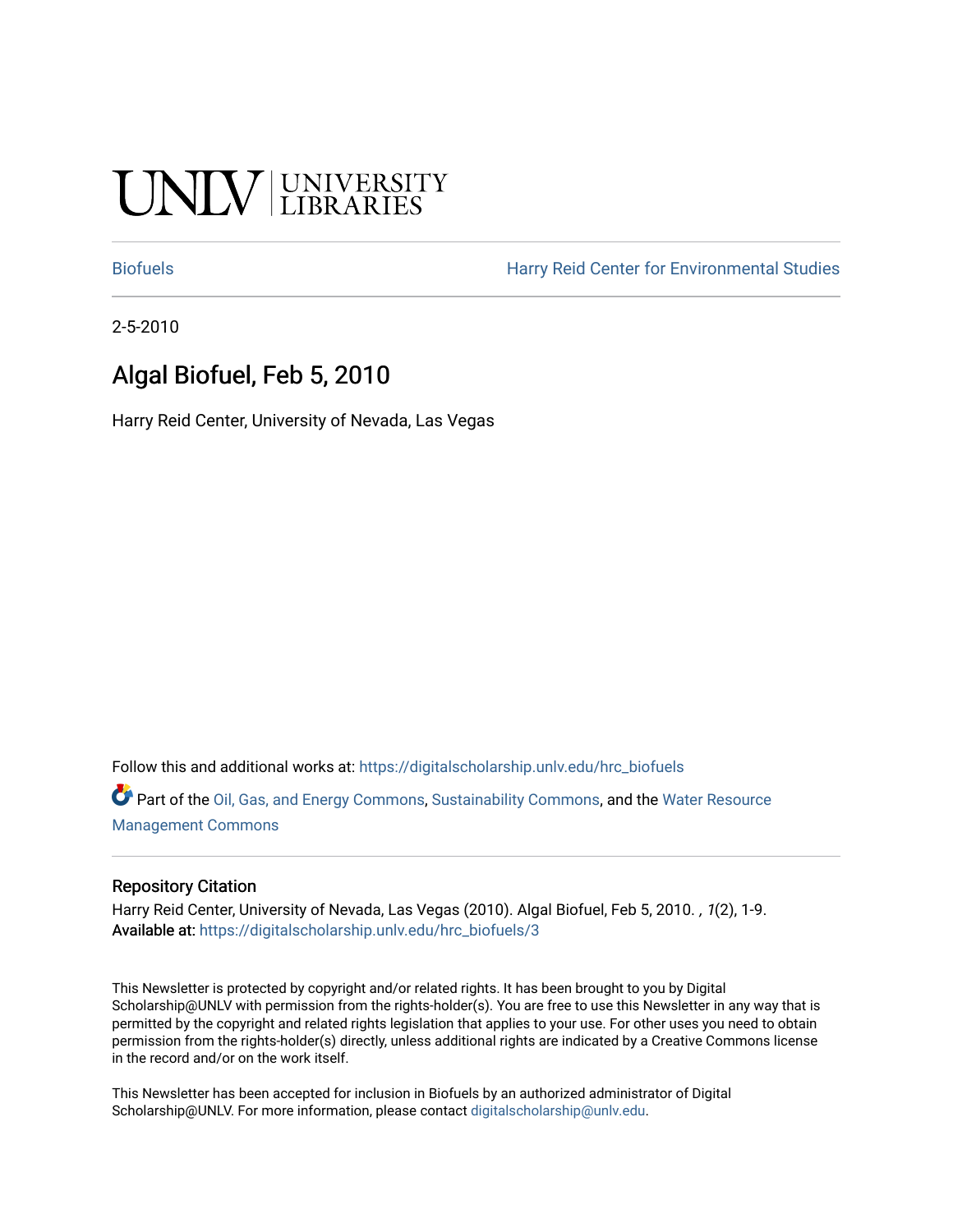*Newsletter of this Week from* 

**Algal Biofuel**



**Volume 1, Issue 2, Feb. 5, 2010**



## <span id="page-1-1"></span>**News in Brief** (click link to read more)

- 1. [UVa engineers find significant environmental impacts with algae-based biofuel](#page-1-0) (Jan-21, 2010)
- 2. [IPCC scientist: Global cooling headed our way for the next 30](#page-3-0) years? (Jan 11, 2010)
- 3. [Shining a Light on Plants' Quantum Secret to Boost Photosynthesis](#page-7-0) (Feb 3, 2010)

# **News in Details**

## <span id="page-1-0"></span>**1. UVa engineers find significant environmental impacts with algae-based biofuel.**

With many companies investing heavily in algae-based biofuels, researchers from the University of Virginia's Department of Civil and Environmental Engineering have found there are significant environmental hurdles to overcome before fuel production ramps up. They propose using wastewater as a solution to some of these challenges.

These findings come after ExxonMobil invested \$600 million last summer and the U.S. Department of Energy announced last week that it is awarding \$78 million in stimulus money for research and development of the biofuel.

The U.Va. research, just published in the journal *Environmental Science & Technology*, demonstrates that algae production consumes more energy, has higher greenhouse gas emissions and uses more water than other biofuel sources, such as switchgrass, canola and corn.

"Given what we know about algae production pilot projects over the past 10 to 15 years, we've found that algae's environmental footprint is larger than other terrestrial crops," said Andres Clarens, an assistant professor in U.Va.'s Civil and Environmental Department and lead author on the paper. Clarens collaborated on the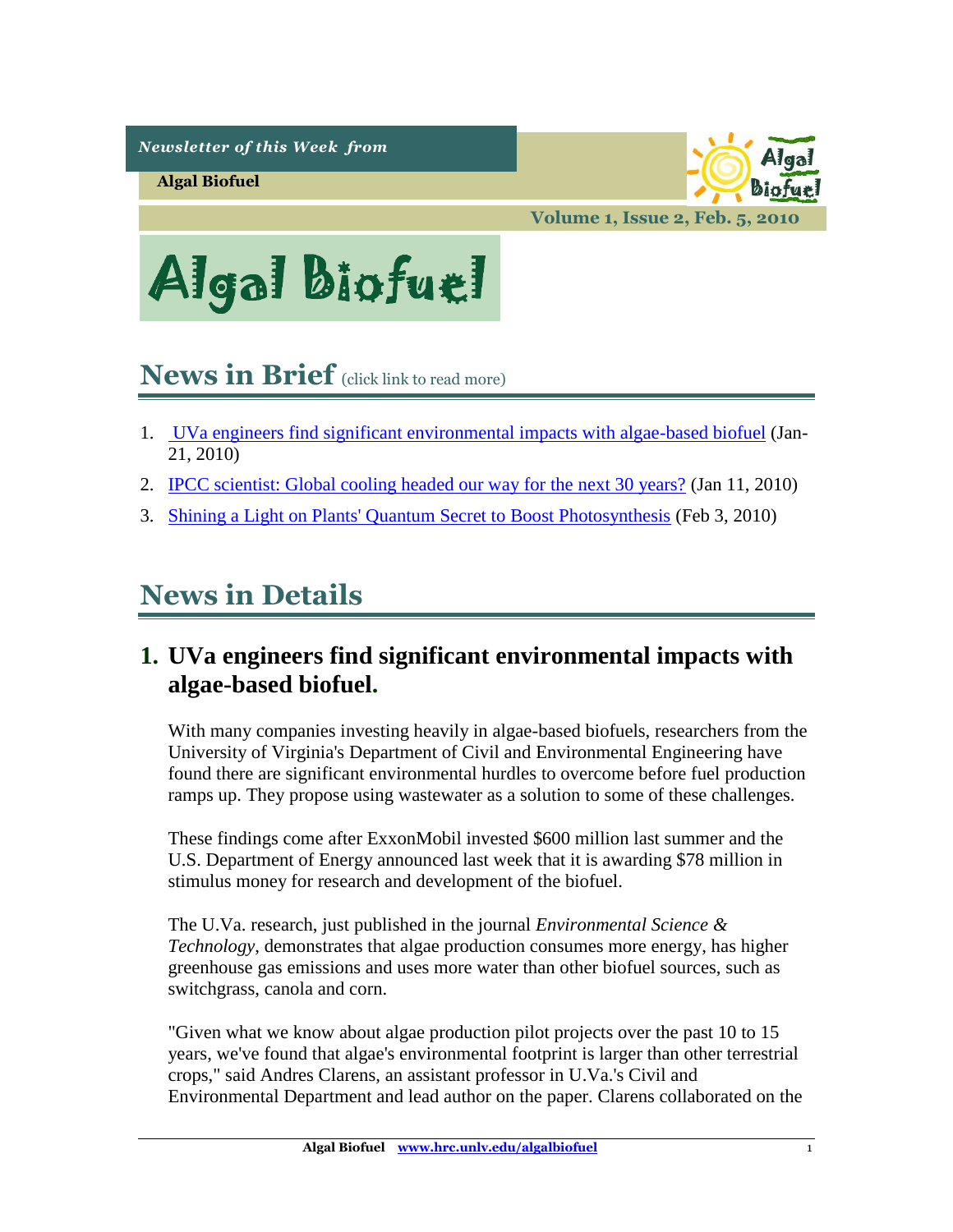paper with Lisa M. Colosi, also an assistant professor in the Civil and Environmental Engineering Department; Eleazar P. Resurreccion, a graduate student in the department; and Mark A. White, a professor in U.Va.'s McIntire School of Commerce.

As an environmentally sustainable alternative to current algae production methods, the researchers propose situating algae production ponds behind wastewater treatment facilities to capture phosphorous and nitrogen – essential nutrients for growing algae that would otherwise need to be produced from petroleum. Those same nutrients are discharged to local waterways, damaging the Chesapeake Bay and other water bodies, and current technology to remove them is prohibitively expensive.

While the researchers found algae production to have a greater environmental impact than other sources, it remains an attractive source for energy. Algae, which are grown in water, don't compete with food crops grown on land and also tend to have higher energy yields than sources such as corn or switchgrass. Additionally, algae's high lipid content makes for efficient refinement to liquid fuels that could be used to power vehicles, according to the research.

"Before we make major investments in algae production, we should really know the environmental impact of this technology," Clarens said. "If we do decide to move forward with algae as a fuel source, it's important we understand the ways we can produce it with the least impact, and that's where combining production with wastewater treatment operations comes in."

As an example of the importance of completing the environmental life cycle study, Clarens points to the 2008 ethanol boom which created a spike in corn prices worldwide and raised complex ethical issues that could have been avoided by producing separate crops for food and fuel.

"People were investing in ethanol refineries, but then we realized that it takes a lot of petroleum to grow corn and convert it to ethanol," Clarens said. "By the time you get done, you've used almost as much petroleum to make ethanol that you would have if you just put the oil straight into your car."

The research group's plans include conducting demonstration projects for the wastewater production methods. They are also pursuing complementary research on the economic lifecycle of algae compared to other bionenergy feedstocks.

###

The research paper is available online at [http://pubs.acs.org/doi/abs/10.1021/es902838n.](http://pubs.acs.org/doi/abs/10.1021/es902838n)

Souse: [http://www.eurekalert.org/pub\\_releases/2010-01/uov-uef012110.php](http://www.eurekalert.org/pub_releases/2010-01/uov-uef012110.php)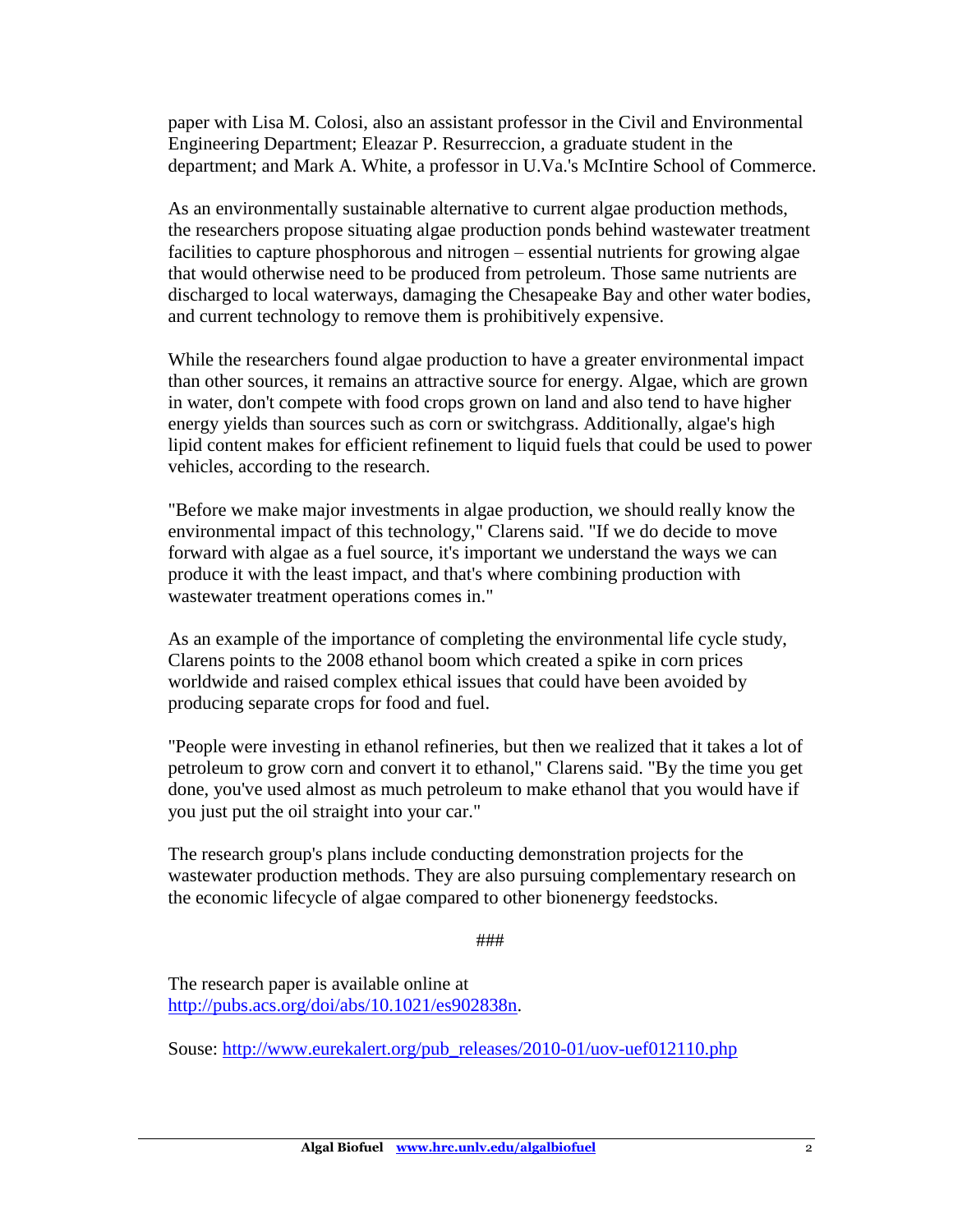

<span id="page-3-0"></span>2. [IPCC scientist: Global cooling headed our way for the next 30](http://wattsupwiththat.com/2010/01/11/ipcc-scientist-global-cooling-headed-our-way-for-the-next-30-years/) years? (11 01 2010 ) from http://wattsupwiththat.com

**UPDATE:** The subject of this article, Mojib Latif, has challenged the Daily Mail article and it's interpretation. In another story at the Guardian, Latif says the interpretation by the [Daily Mail](http://www.dailymail.co.uk/news/article-1242202/Could-30-years-global-COOLING.html) and a [similar story in the Telegraph](http://www.telegraph.co.uk/earth/environment/globalwarming/6965342/Big-freeze-could-signal-global-warming-pause.html) is wrongly interpreting his work.

Read the Guardian story **[here](http://www.guardian.co.uk/environment/2010/jan/11/climate-change-global-warming-mojib-latif)** and decide for yourself. If anyone knows of a contact for Dr. Latif, please leave it in comments as I'll make this forum available to him should he wish to elaborate further.

h/t to WUWT reader Werner Weber for notifying me.

**UPDATE2:** Werner Weber writes to me in email:

> I have send him an e-mail, pointing out what happened during the night > and invite him to take the oportunity to present his views in one of the > leading sceptics blogs.

=====================================

We've been covering a lot of the recent cold outbreaks under the "weather is not climate department" heading. This story however is about both weather and climate and what one IPCC scientist thinks is headed our way.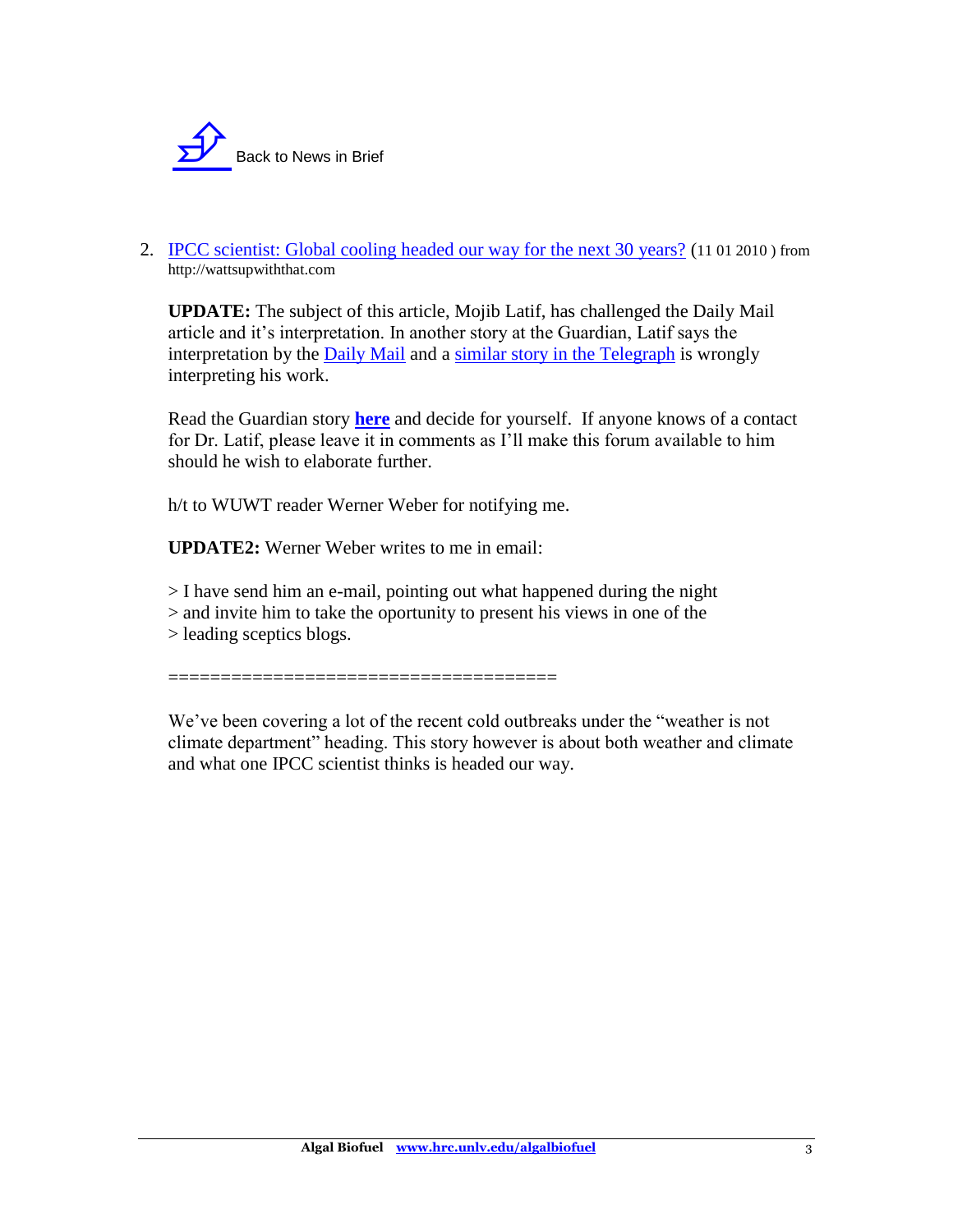

From NASA Earth Observatory: December temperatures compared to average December temps recorded between 2000 and 2008. Blue indicates colder than average land surface temperatures, while red indicates warmer temperatures. Click for source.

The cold this December and January has been noteworthy and newsworthy. We just posted that [December 2009 was the Second Snowiest on Record in the Northern](http://wattsupwiththat.com/2010/01/10/second-snowiest-december-on-record-in-the-northern-hemisphere/)  [Hemisphere.](http://wattsupwiththat.com/2010/01/10/second-snowiest-december-on-record-in-the-northern-hemisphere/) Beijing was hit by its heaviest snowfall in 60 years, and Korea had the [largest snowfall ever recorded since record keeping began in 1937.](http://www.koreaherald.co.kr/NEWKHSITE/data/html_dir/2010/01/05/201001050042.asp) Plus [all of Britain](http://wattsupwiththat.com/2010/01/08/all-of-england-covered-by-snow/)  [was recently covered by](http://wattsupwiththat.com/2010/01/08/all-of-england-covered-by-snow/) snow.

The cold is setting records too.

[Oranges are freezing](http://www.reuters.com/article/idUSN1114830920100111?type=marketsNews) and [millions of tropical fish are dying in Florida,](http://wattsupwiththat.com/2010/01/11/ipcc-scientist-global-cooling-headed-our-way-for-the-next-30-years/Cold%20kills%20100,000%20tropical%20fish%20in%20South%20Florida) there are [Record low temperatures in Cuba](http://www.caribdaily.com/article/244214/record-low-temperatures-recorded-in-several-locations-in-cuba/) and thousands of new low temperature records being set in the **[USA](http://wattsupwiththat.com/2010/01/06/the-frigid-hit-parade-over-1200-new-cold-and-snow-records-set-in-the-last-week-in-the-usa-more-in-progress/)** as well as Europe.

There are signs everywhere, according to an article in the *[Daily Mail](http://www.dailymail.co.uk/sciencetech/article-1242011/DAVID-ROSE-The-mini-ice-age-starts-here.html)*, which produced this graphic below: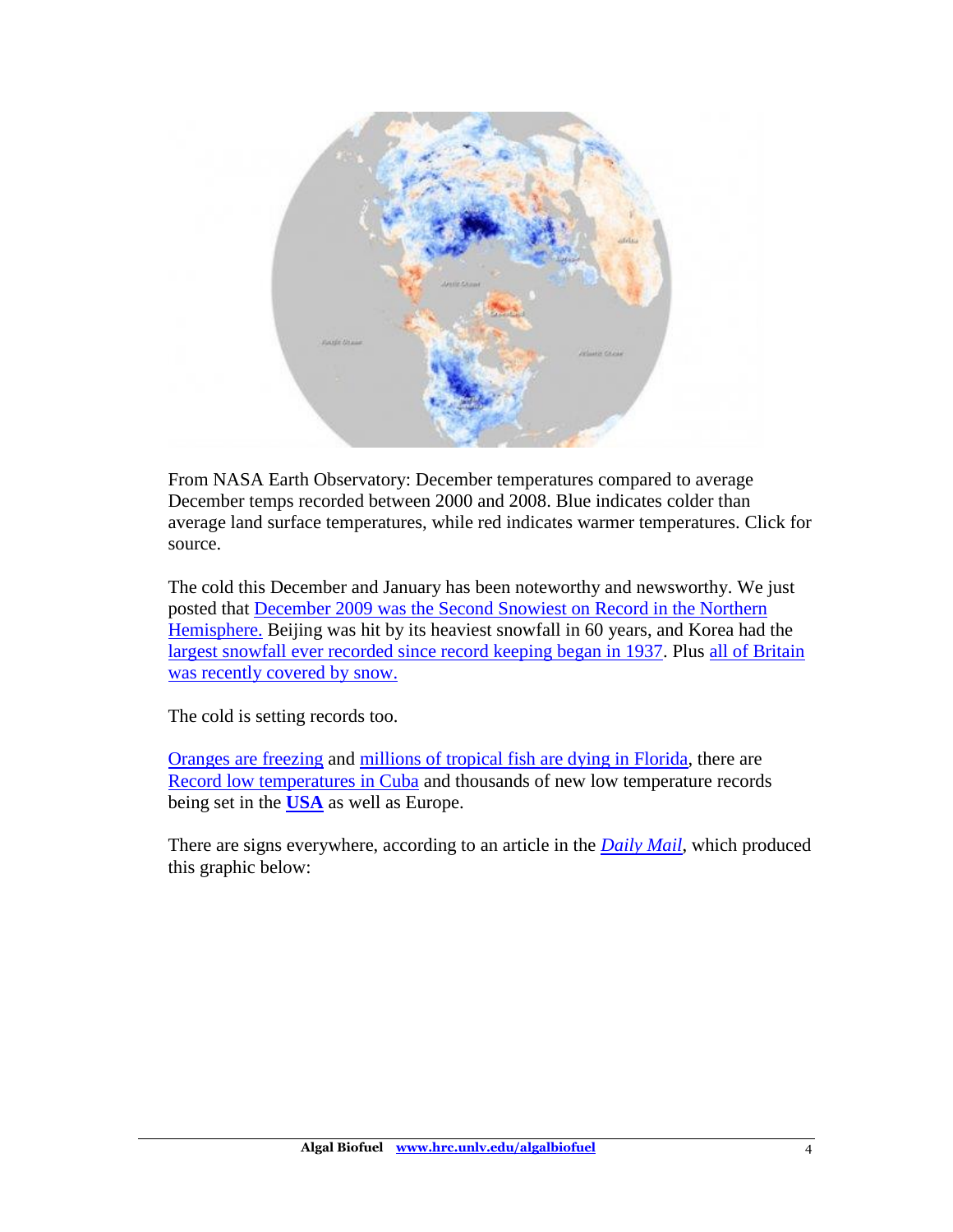

According to IPCC scientist Mojib Latif in an article for the *[Daily Mail](http://www.dailymail.co.uk/news/article-1242202/Could-30-years-global-COOLING.html)*, it could be just the beginning of a decades-long deep freeze. Latif is known as one of the world's leading climate modelers.

Latif, is a professor at **[the Leibniz Institute](http://www.ifm-geomar.de/index.php?id=home&L=1)** at Germany's Kiel University and an author of the U.N.'s Intergovernmental Panel on Climate Change (IPCC) report. Latif is a prominent scientist in the UN's IPCC climate research group.

Latif thinks the cold snap Americans, Brits, and Europeans have been suffering through is the beginning of another cycle, this one a down cycle. He says we're in for 30 years of cooler temperatures. While maybe it is a harsh prediction, he calls it a "mini ice age". That phrase is sure to stick in the craw of more than a few people. His theory is based on an analysis of natural oscillations in water temperatures in the oceans.

According to his He believes our current cold weather pattern is a pause, a "30-yearslong blip", in the larger cycle of global warming, which postulates that temperatures will rise rapidly over the coming years.

At a U.N. conference in September, Latif said that changes in the North Atlantic Oscillation could mask over any "manmade global warming" for the next few decades. He said the fluctuations in the NAO could also be responsible for much of the rise in global temperatures seen over the past 30 years.

**[In a stunning revelation, he told the](http://www.dailymail.co.uk/news/article-1242202/Could-30-years-global-COOLING.html)** *Daily Mail* that: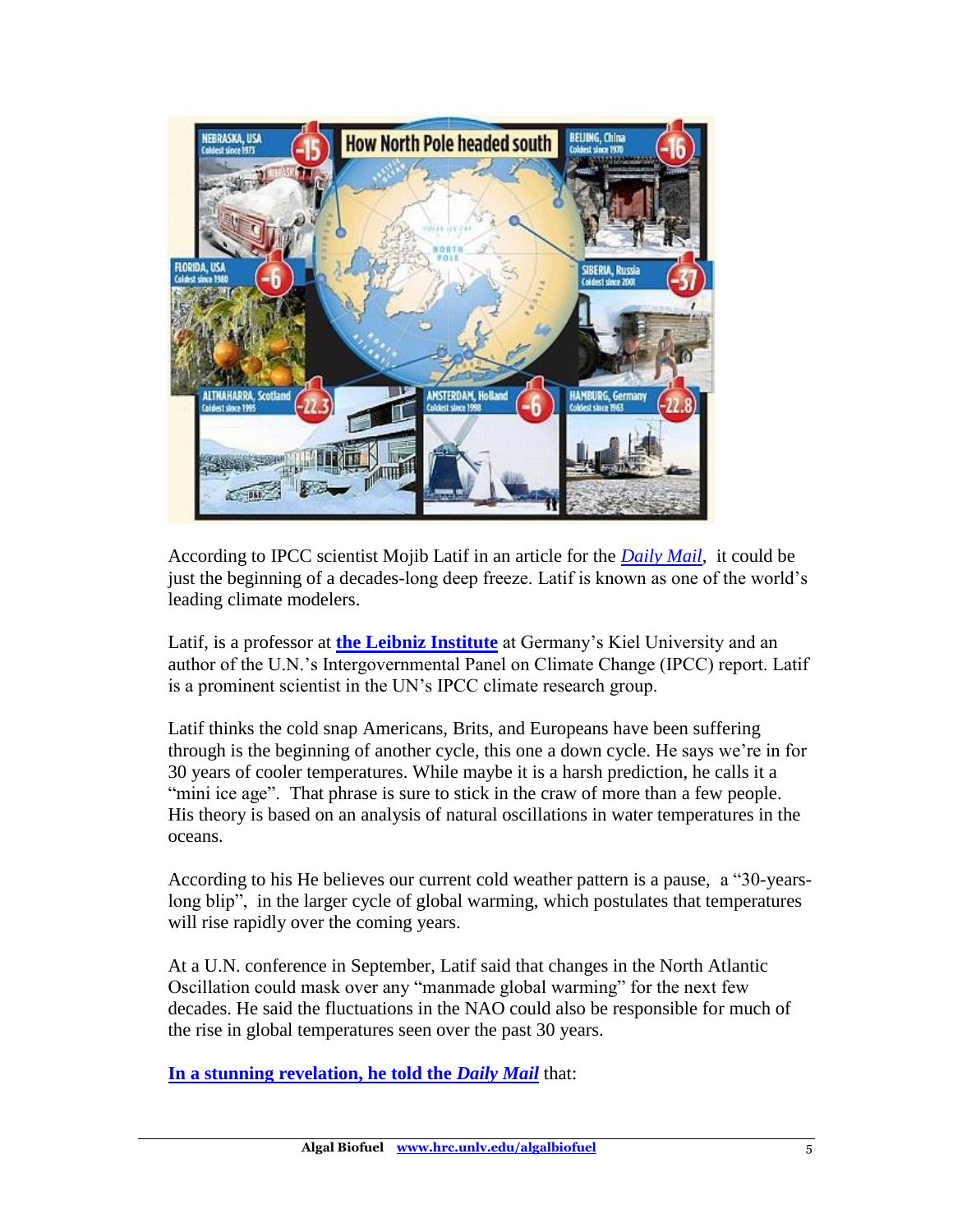"a significant share of the warming we saw from 1980 to 2000 and at earlier periods in the 20th Century was due to these cycles – perhaps as much as 50 percent."

Quite a revelation, and a smack down of much of the climate science in the last 30 years that attributes the cause mostly to CO2 increases.

In other news, Arctic sea ice is on the rise too.

According to the **[U.S. National Snow and Ice Data Center](http://nsidc.org/)** Arctic summer sea ice has increased by 409,000 square miles, or 26 per cent, since 2007.I'm betting that summer 2010 will have even more ice retained.

Right now, there doesn't appear to be much of that **["rotten ice" that](http://wattsupwiththat.com/2009/12/14/a-look-at-sea-ice-compared-to-this-date-in-2007/) one Canadian [alarmist researcher squawked about to the media just a few weeks ago](http://wattsupwiththat.com/2009/12/14/a-look-at-sea-ice-compared-to-this-date-in-2007/)**. In fact, we aren't looking bad at all compared to 30 years ago.



Click for larger image - Source: Cryosphere Today

Note that 30 years ago, the technology didn't exist to display snow cover on the left image, but today we can see just how much our northern hemisphere resembles a snowball.

Now, watch the warmists throw Latif under the bus.

#### **Possibly related posts: (automatically generated)**

- **[Spencer on elitism in the IPCC climate machine](http://www.wattsupwiththat.com/2009/11/21/spencer-on-elitism-in-the-ipcc-climate-machine/)**
- **[Telegraph's Booker on the "climategate" scandal](http://www.wattsupwiththat.com/2009/11/28/telegraphs-booker-on-the-climategate-scandal/)**
- **[Texas State Climatologist: "IPCC AR4 was flat out wrong" –](http://www.wattsupwiththat.com/2009/12/22/texas-state-climatologist-ipcc-ar4-was-flat-out-wrong-relied-on-flawed-wwf-report/) relied on …**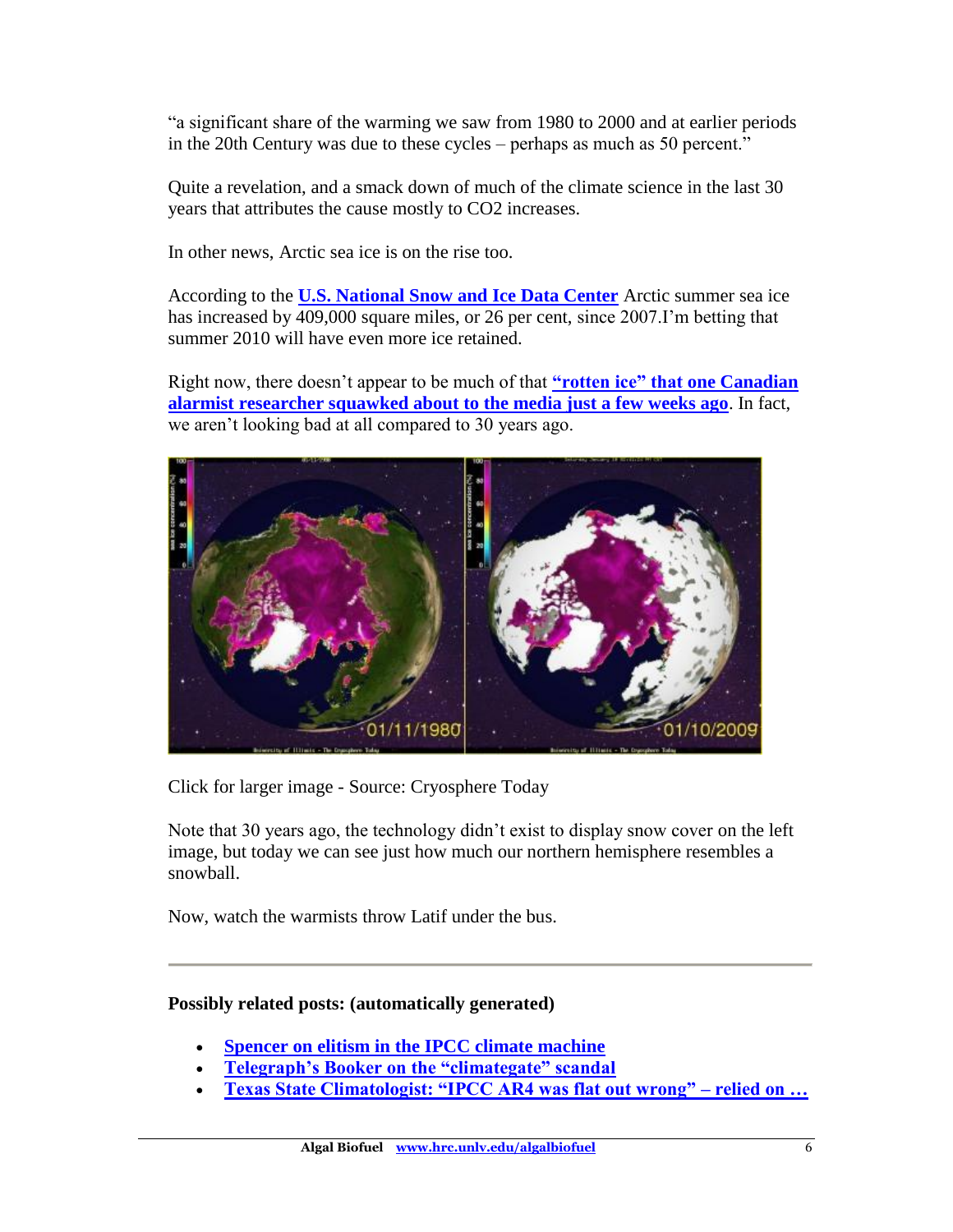[Global Cooling is Here! Evidence for Predicting Global Cooling for the](http://anhonestclimatedebate.wordpress.com/2008/10/31/global-cooling-is-here-evidence-for-predicting-global-cooling-for-the-next-three-decades/)  [Nex…](http://anhonestclimatedebate.wordpress.com/2008/10/31/global-cooling-is-here-evidence-for-predicting-global-cooling-for-the-next-three-decades/)

[Ads by Google](https://www.google.com/adsense/support/bin/request.py?contact=abg_afc&url=http://wattsupwiththat.com/2010/01/11/ipcc-scientist-global-cooling-headed-our-way-for-the-next-30-years/&hl=en&client=ca-pub-3443918307802676&adU=greenphysicist.blogspot.com&adT=Climate+Change+Debate&gl=US) **[Climate Change Debate](s-p:%20Go%20to%20greenphysicist.blogspot.com)** Top ten misconceptions of global warming skeptics [greenphysicist.blogspot.com](s-p:%20Go%20to%20greenphysicist.blogspot.com)

Back to News in Brief

<span id="page-7-0"></span>3. **[Shining a Light on Plants' Quantum Secret to Boost Photosynthesis.](http://www.scientificamerican.com/article.cfm?id=shining-a-light-on-plants-quantum-secret)** (From Scientific American, Feb. 3, 2010)

### *Photosynthetic microbes employ quantum coherence to efficiently channel the incoming energy from photons*

By [David Biello](http://www.scientificamerican.com/author.cfm?id=1013)



**QUANTUM SECRET:** Marine algae, like the *Chroomonas* pictured here, employ quantum coherence to boost the efficiency of photosynthesis. Courtesy of Provasoli-Guillard National Center for Culture of Marine Phytoplankton

In less than one billionth of a second, [plants](http://www.scientificamerican.com/topic.cfm?id=plants) from algae to redwoods transform 95 percent of the sunlight that falls on them— $10^{17}$  joules per second bathe the planet into energy stored chemically as carbohydrates. The quantum key to doing that lies in a phenomenon known to physicists as quantum coherence, according to [new research](http://www.nature.com/nature/journal/v463/n7281/abs/nature08811.html)  [published in](http://www.nature.com/nature/journal/v463/n7281/abs/nature08811.html) *Nature* on February 4. (*Scientific American* is part of Nature Publishing Group.)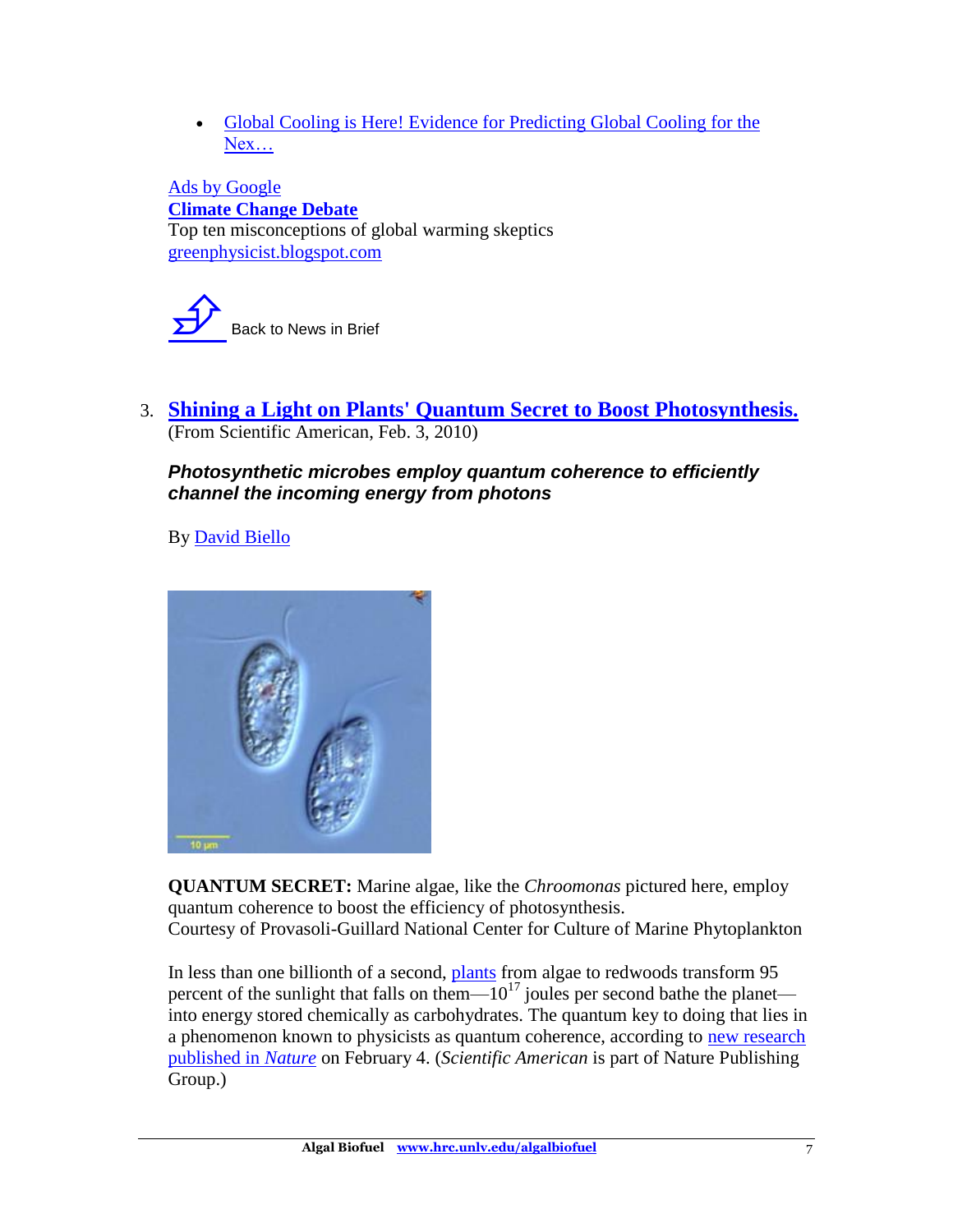Quantum coherence describes how more than one molecule interacts with the same energy from one incoming photon at the same time. In essence, rather than the energy from a particular photon choosing one route to pass through the photosynthetic system, it travels through multiple channels simultaneously, allowing it to pick the quickest route. "The [energy of the absorbed light is finding more than one pathway](http://www.scientificamerican.com/article.cfm?id=when-it-comes-to-photosynthesis-plants-perform-quantum-computation) to move along at any one time," explains physical chemist Greg Scholes of the University of Toronto, leader of the research group that highlighted the effect. "We can't pinpoint the energy of that light. It's shared in a very special way."

Scholes and his colleagues isolated the "antenna" (a protein chain that propagates the incoming energy) of photosynthetic organisms known as cryptophytes, specifically marine algae *Rhodomonas* CS24 and *Chroomonas* CCMP270. Cryptophytes are special because they do not all employ the same protein to [harvest the energy in](http://www.scientificamerican.com/article.cfm?id=timeline-of-photosynthesis-on-earth)  [sunlight,](http://www.scientificamerican.com/article.cfm?id=timeline-of-photosynthesis-on-earth) like the chlorophyll ubiquitous in green plants. "These guys customize their antenna protein," Scholes says, noting that the algae also have flagella that permit them to move around. "They're quite different colors."

The algae's different antenna colors allowed the chemists to pulse the specific proteins with femtosecond (one quadrillionth of a second) bursts of laser light. Based on atomic scale maps provided by previous  $X$ -ray crystallography, the researchers tracked the energy as it entered the photosynthetic system and progressed through it to so-called reaction centers, where the energy storage occurs. The pulses revealed that within single protein molecules the energy traveled down multiple pathways simultaneously. Thus, the protein antennae's efficiency relies on quantum coherence, such that molecules within a protein separated by vast distances (at the atomic scale) acted in a similar fashion at the same time for a relatively long period of time—more than 400 femtoseconds.

Whereas previous research had shown that [purple bacteria](http://www.scientificamerican.com/article.cfm?id=photosynthesiss-purple-ro) used quantum methods to efficiently harness light—and prior experiments had shown similar quantum effects in green sulfur bacterium that had been cooled to 77 kelvins (–196 degrees Celsius) this experiment was the first conducted at room temperature, 294 K, to replicate such effects. Basically, according to this research, an incoming photon created a series of ripples, like a stone thrown into a pond, that interfere with each other to allow the energy wave to explore all potential pathways through a given protein molecule at the same time, allowing no energy to be lost to any wrong paths. It is as if you could drive to work via three different routes at the same time, losing no time or energy to traffic delays on any of the given routes, Scholes says. That allows the photon to travel to the reaction center almost instantaneously.

"In the systems we studied, even at room temperature, you can have these quantum effects and they're rather significant," Scholes notes, adding that means the effects are "biologically relevant" (used by the cryptophytes in their daily existence.). "The short laser pulse is used to expose the phenomenon, not to create it."

Chemist Graham Fleming at the University of California, Berkeley, has shown that